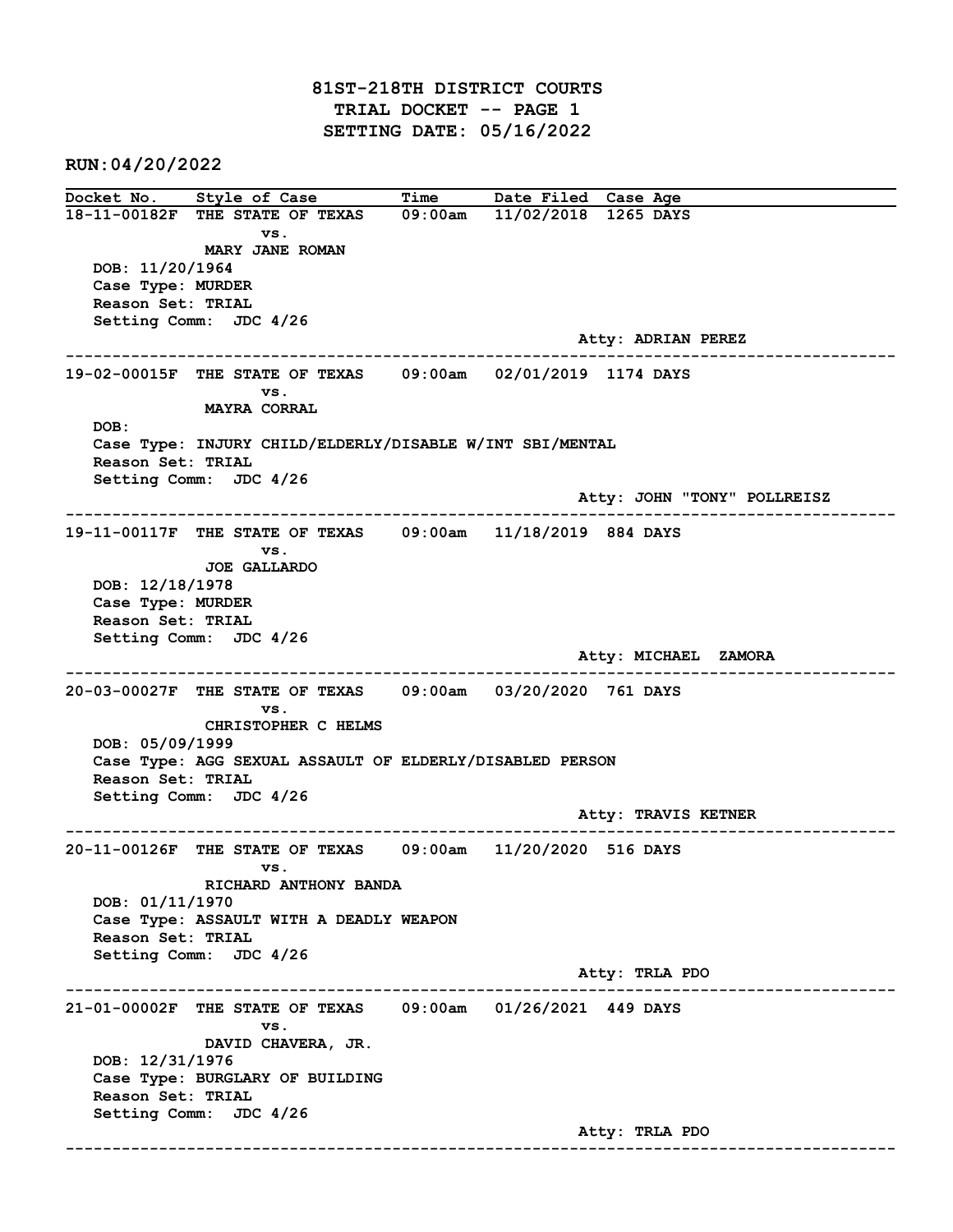## 81ST-218TH DISTRICT COURTS TRIAL DOCKET -- PAGE 2 SETTING DATE: 05/16/2022

RUN:04/20/2022

Docket No. Style of Case Time Date Filed Case Age 21-01-00006F THE STATE OF TEXAS 09:00am 01/26/2021 449 DAYS vs. CHARLES MEEKS DOB: 04/22/1968 Case Type: SEXUAL ASSLT CHILD Reason Set: TRIAL Setting Comm: JDC 4/26 Atty: MICHAEL ZAMORA ------------------------------------------------------------------------------------------------------------------------ 21-01-00018F THE STATE OF TEXAS 09:00am 01/26/2021 449 DAYS vs. ALBERTO HERNANDEZ DOB: 12/11/1977 Case Type: POSS CS PG 1 >= 1G<4G ANALOGUE Reason Set: TRIAL Setting Comm: JDC 4/26 Atty: ADRIAN PEREZ ------------------------------------------------------------------------------------------------------------------------ 21-03-00043F THE STATE OF TEXAS 09:00am 03/12/2021 404 DAYS vs. JOSE J. CHAVEZ DOB: 09/09/1976 Case Type: POSS CS PG 1 <1G Reason Set: TRIAL Setting Comm: JDC 4/26 Atty: TRLA PDO ------------------------------------------------------------------------------------------------------------------------ 21-05-00071F THE STATE OF TEXAS 09:00am 05/28/2021 327 DAYS vs. AQUEIDA GONZALEZ DOB: 04/23/1980 Case Type: FRAUD USE/POSS OF IDENTIFYING INFO Reason Set: TRIAL Setting Comm: JDC 4/26 Atty: MICHAEL ZAMORA ------------------------------------------------------------------------------------------------------------------------ 21-05-00102F THE STATE OF TEXAS 09:00am 05/28/2021 327 DAYS vs. DEBBIE RIOS DOB: 06/28/1972 Case Type: Reason Set: TRIAL Setting Comm: JDC 4/26 Atty: TRLA PDO ------------------------------------------------------------------------------------------------------------------------ 21-07-00113F THE STATE OF TEXAS 09:00am 07/06/2021 288 DAYS vs. GERALD GONZALEZ DOB: 02/18/1981 Case Type: ASSAULT FAM/HOUSE MEM IMPEDE BREATH/CIRCULAT Reason Set: TRIAL Setting Comm: JDC 4/26 Atty: ROMAULDO ORTA ------------------------------------------------------------------------------------------------------------------------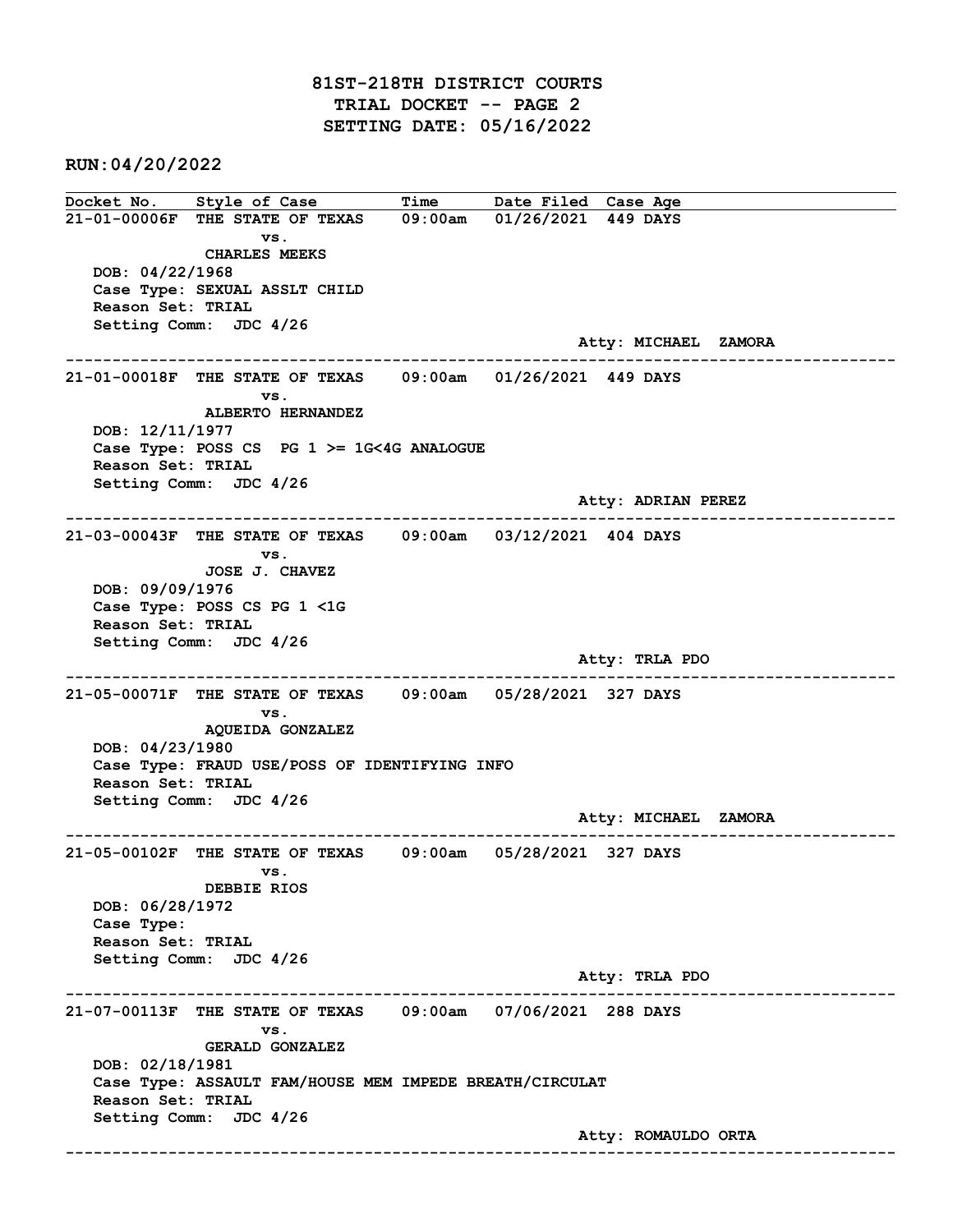## 81ST-218TH DISTRICT COURTS TRIAL DOCKET -- PAGE 3 SETTING DATE: 05/16/2022

RUN:04/20/2022

Docket No. Style of Case Time Date Filed Case Age 21-07-00119F THE STATE OF TEXAS 09:00am 07/06/2021 288 DAYS vs. TRES WITCHER SMYTH DOB: 11/29/1977 Case Type: POSS CS PG 1 <1G Reason Set: TRIAL Setting Comm: JDC 4/26 Atty: GRADY ROBERTS ------------------------------------------------------------------------------------------------------------------------ 21-09-00120F THE STATE OF TEXAS 09:00am 09/17/2021 215 DAYS vs. LUANN PEARSON DOB: 11/28/1965 Case Type: FORGERY FINANCIAL INSTRUMENT >=\$750<\$2500 IAT Reason Set: TRIAL Setting Comm: JDC 4/26 Atty: ADRIAN PEREZ ------------------------------------------------------------------------------------------------------------------------ 21-09-00121F THE STATE OF TEXAS 09:00am 09/17/2021 215 DAYS vs. ZACHARY RAY SAMBRANO DOB: 08/26/1991 Case Type: AGG SEXUAL ASSAULT CHILD Reason Set: TRIAL Setting Comm: JDC 4/26 Atty: DANTE DOMINGUEZ ------------------------------------------------------------------------------------------------------------------------ 21-09-00123F THE STATE OF TEXAS 09:00am 09/17/2021 215 DAYS vs. DAVID CHAVERA, JR. DOB: 12/31/1976 Case Type: BURGLARY OF BUILDING Reason Set: TRIAL Setting Comm: JDC 4/26 Atty: TRLA PDO ------------------------------------------------------------------------------------------------------------------------ 21-09-00124F THE STATE OF TEXAS 09:00am 09/17/2021 215 DAYS vs. DAVID CHAVERA, JR. DOB: 12/31/2021 Case Type: BURGLARY OF BUILDING Reason Set: TRIAL Setting Comm: JDC 4/26 Atty: TRLA PDO ------------------------------------------------------------------------------------------------------------------------ 21-09-00128F THE STATE OF TEXAS 09:00am 09/17/2021 215 DAYS vs. OSCAR VILLARREAL DOB: 11/11/1954 Case Type: POSS CS PG 1 <1G Reason Set: TRIAL Setting Comm: JDC 4/26 Atty: TRLA PDO ------------------------------------------------------------------------------------------------------------------------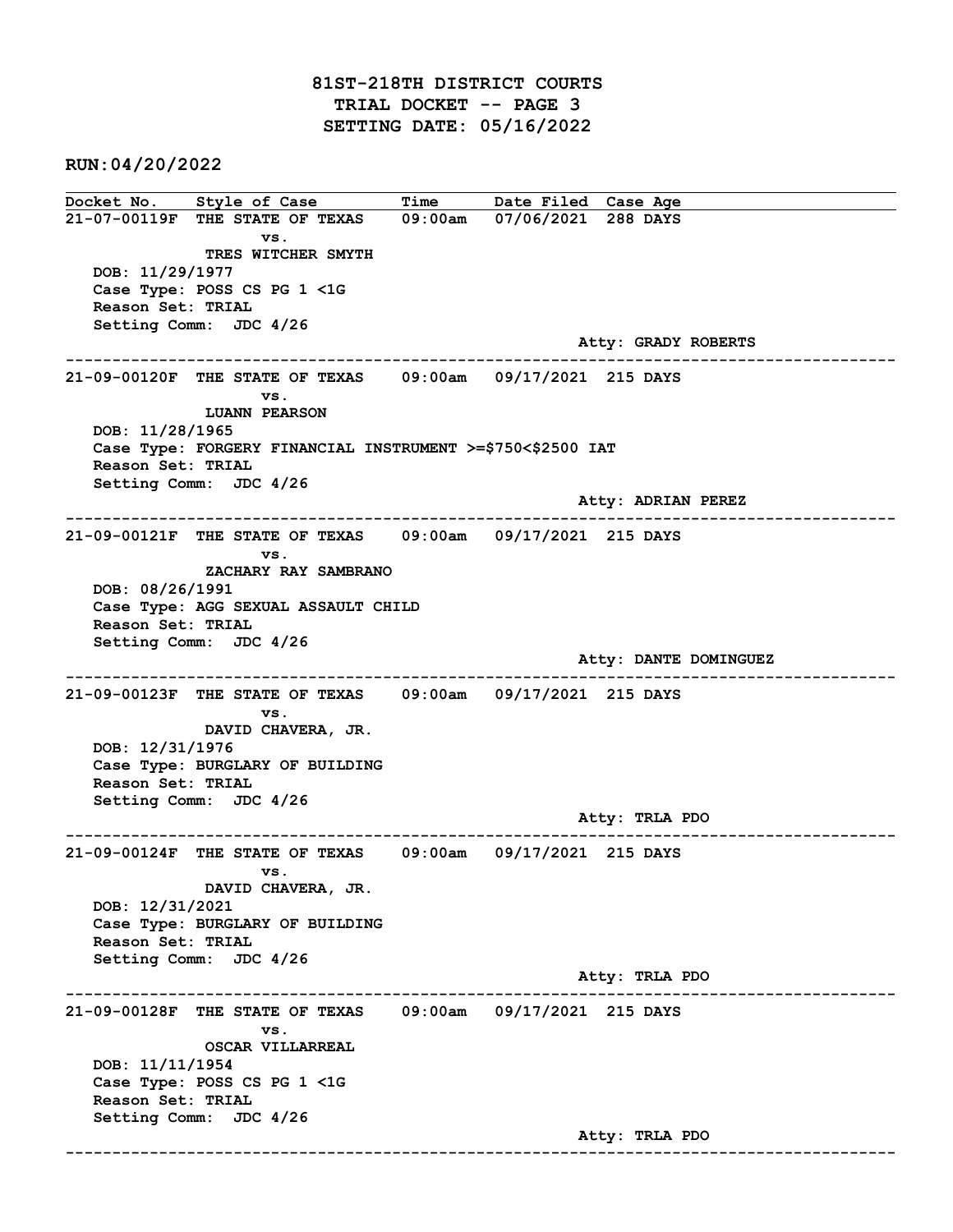RUN:04/20/2022

Docket No. Style of Case Time Date Filed Case Age 21-09-00134F THE STATE OF TEXAS 09:00am 09/17/2021 215 DAYS vs. GEORGE MOLINA DOB: 04/06/1986 Case Type: POSS CS PG 1 >=1G<4G Reason Set: TRIAL Setting Comm: JDC 4/26 Atty: TRLA PDO ------------------------------------------------------------------------------------------------------------------------ 21-11-00161F THE STATE OF TEXAS 09:00am 11/12/2021 159 DAYS vs. OSCAR RIOS DOB: 09/30/1981 Case Type: AGG ASSLT W/DEADLY WEAPON Reason Set: TRIAL Setting Comm: JDC 4/26 Atty: ADRIAN PEREZ ------------------------------------------------------------------------------------------------------------------------ 21-11-00165F THE STATE OF TEXAS 09:00am 11/12/2021 159 DAYS vs. MICHAEL ANTHONY ADAME DOB: 08/01/1993 Case Type: POSS CS PG 1 <1G Reason Set: TRIAL Setting Comm: JDC 4/26 Atty: TRLA PDO ------------------------------------------------------------------------------------------------------------------------ 21-11-00166F THE STATE OF TEXAS 09:00am 11/12/2021 159 DAYS vs. CHRISTIAN OLIVER ALANIZ DOB: 12/20/1972 Case Type: POSS CS PG 1 >=1G<4G Reason Set: TRIAL Setting Comm: JDC 4/26 Atty: TRLA PDO ------------------------------------------------------------------------------------------------------------------------ 21-11-00167F THE STATE OF TEXAS 09:00am 11/12/2021 159 DAYS vs. JOSE DURAN DOB: 10/10/1971 Case Type: SMUGGLING OF PERSONS Reason Set: TRIAL Setting Comm: JDC 4/26 Atty: TRLA PDO ------------------------------------------------------------------------------------------------------------------------ 21-11-00172F THE STATE OF TEXAS 09:00am 11/12/2021 159 DAYS vs. JESUS LOMBARD DOB: 04/12/1994 Case Type: UNL POSS FIREARM BY FELON Reason Set: TRIAL Setting Comm: JDC 4/26 Atty: TRLA PDO ------------------------------------------------------------------------------------------------------------------------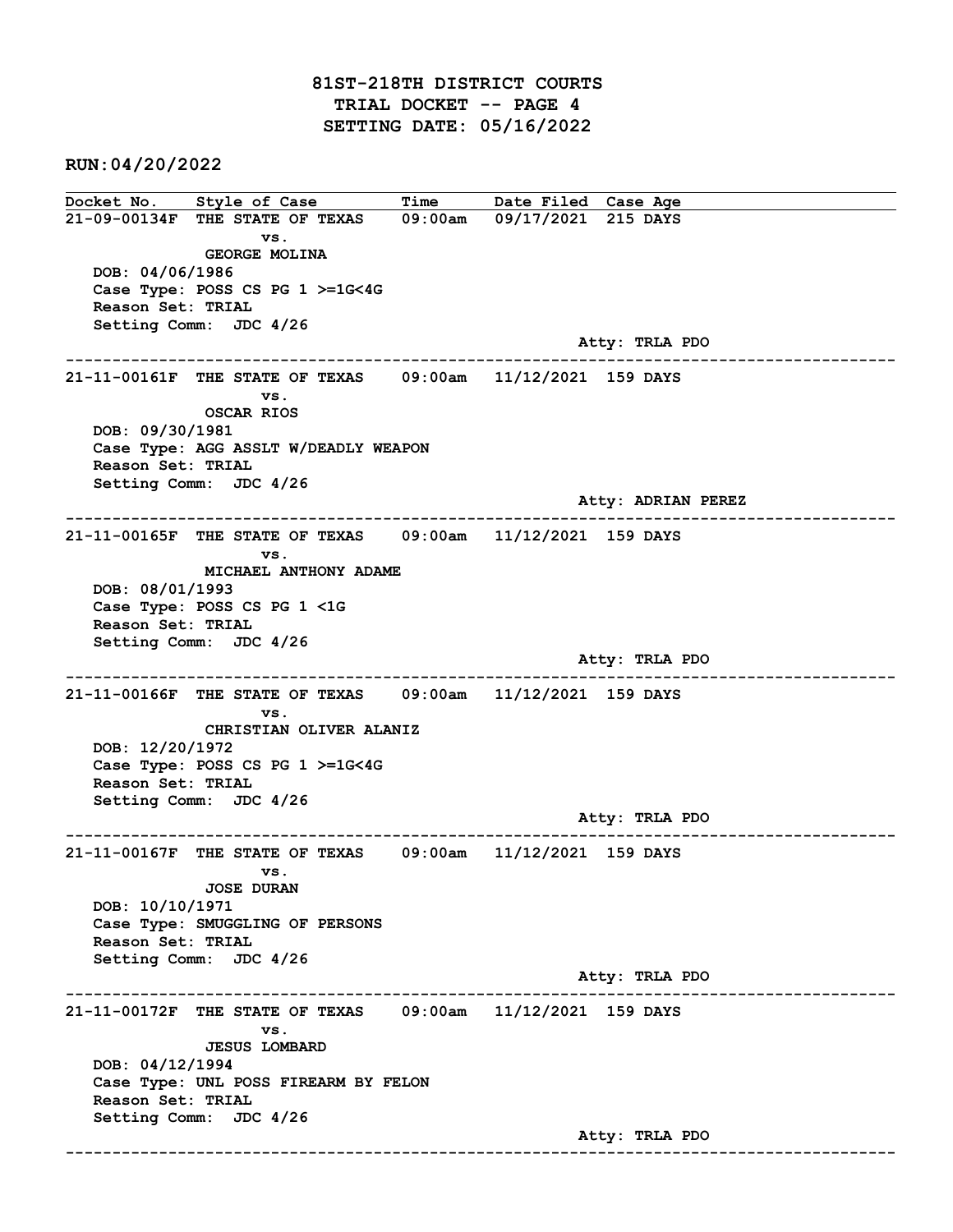RUN:04/20/2022

Docket No. Style of Case Time Date Filed Case Age 22-01-00001F THE STATE OF TEXAS 09:00am 01/25/2022 85 DAYS vs. AUGUSTIN BRYAND DOB: 02/06/1970 Case Type: AGG ASSAULT W/DEADLY WEAPON Reason Set: TRIAL Setting Comm: JDC 4/26 Atty: TRLA PDO ------------------------------------------------------------------------------------------------------------------------ 22-01-00002F THE STATE OF TEXAS 09:00am 01/25/2022 85 DAYS vs. RENE CANELA DOB: 04/03/1997 Case Type: ASSAULT FAMILY/HOUSEHOLD MEMBER PREV CONV IAT Reason Set: TRIAL Setting Comm: JDC 4/26 Atty: TRLA PDO ------------------------------------------------------------------------------------------------------------------------ 22-01-00003F THE STATE OF TEXAS 09:00am 01/25/2022 85 DAYS vs. ADAM GONZALEZ DOB: 11/29/2001 Case Type: BURGLARY OF HABITATION Reason Set: TRIAL Setting Comm: JDC 4/26 Atty: TRLA PDO ------------------------------------------------------------------------------------------------------------------------ 22-01-00004F THE STATE OF TEXAS 09:00am 01/25/2022 85 DAYS vs. CHARLES RANCELL JAMES DOB: 02/22/1996 Case Type: BURGLARY OF HABITATION Reason Set: TRIAL Setting Comm: JDC 4/26 Atty: ADRIAN PEREZ ------------------------------------------------------------------------------------------------------------------------ 22-01-00006F THE STATE OF TEXAS 09:00am 01/25/2022 85 DAYS vs. CARLOS GERARDO VALLES DOB: 03/03/2003 Case Type: BURGLARY OF HABITATION Reason Set: TRIAL Setting Comm: JDC 4/26 Atty: JAVIER MONTEMAYOR ------------------------------------------------------------------------------------------------------------------------ 22-01-00009F THE STATE OF TEXAS 09:00am 01/25/2022 85 DAYS vs. STEVEN RAY HERNANDEZ DOB: 10/26/1993 Case Type: POSS CS PG 1 >=1G<4G Reason Set: TRIAL Setting Comm: JDC 4/26 Atty: TRLA PDO ------------------------------------------------------------------------------------------------------------------------